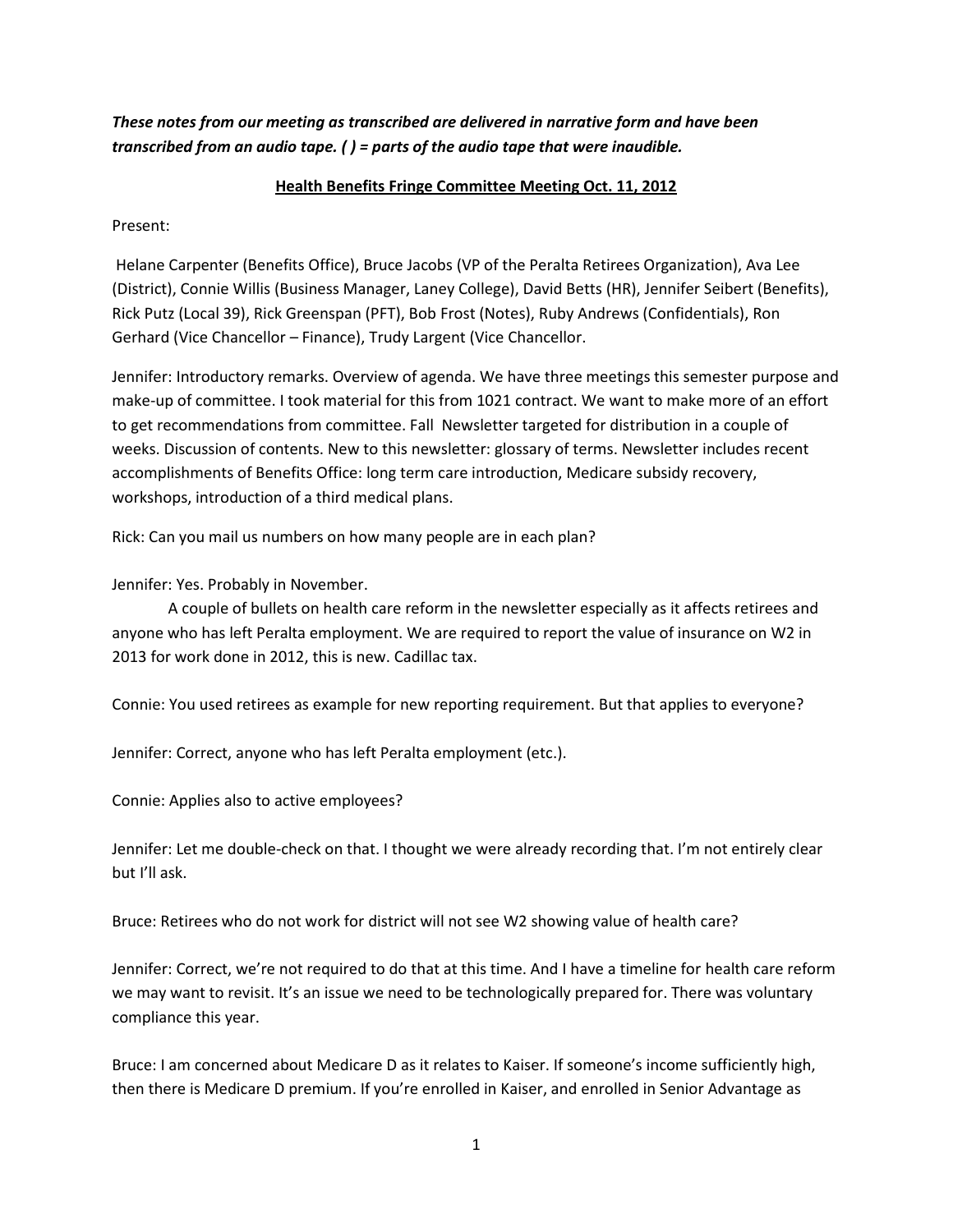required, and income is of that level, then – first Kaiser enrolls you in Part D. Very confusing to people. (Continued.)

Jennifer: Please forward question to me. I think some of what you say is not exactly correct. (Discussion.) Medicare D does require annual notice. Some retirees for personal reasons may buy product outside of district. But only one entity will get subsidy.

Bruce: Subsidy is not issue. Issue is that Kaiser, as part of Senior Advantage, actually enrolls the retiree in Medicare D. And then the retiree gets a bill for Medicare D.

Jennifer: Please send email to me on this.

Bruce: Will do.

Ava: Question on Open Enrollment. Confusion – can you explain more. What is total now.

Jennifer: We just finished our Open Enrollment for medical and dental plans. Alignment. We didn't have Open Enrollment , for medical reimbursement plan, because under rules. So in order to bring our Flexible Benefits Plan in alignment with medical plan, employees have opportunity to enroll (). But rather than for 12 month period, the employee will be planning for a six-month period, Jan. to June. And then the Flex Plan will be in alignment with (). Another re-enrollment to cover the fiscal year.

Ava: Are you saying this is one time only?

Jennifer: This is one time only. I have attached in here the actual plan description that shows timeline. Question: For this one time only, if I enrolled this October, if I want to change, I can change it in July?

Jennifer: That's correct. In November you'll be submitting forms for expenses January to June. In May of next year, you'll do another form to cover from July 2013 through June 2014.

The form itself will state what the duration of the coverage is.

(Discussion and elaboration.)

Jennifer: There is an announcement which states that in order to bring a Flexible Benefits Plan to alignment you'll have the two enrollment periods.

(Discussion of potential problems.)

Jennifer: We will do two mailings. The form itself will specify the window of coverage.

Ava: Six months. Confusion by some people over this period of time. Potential for people forgetting to take appropriate actions in specified period of time.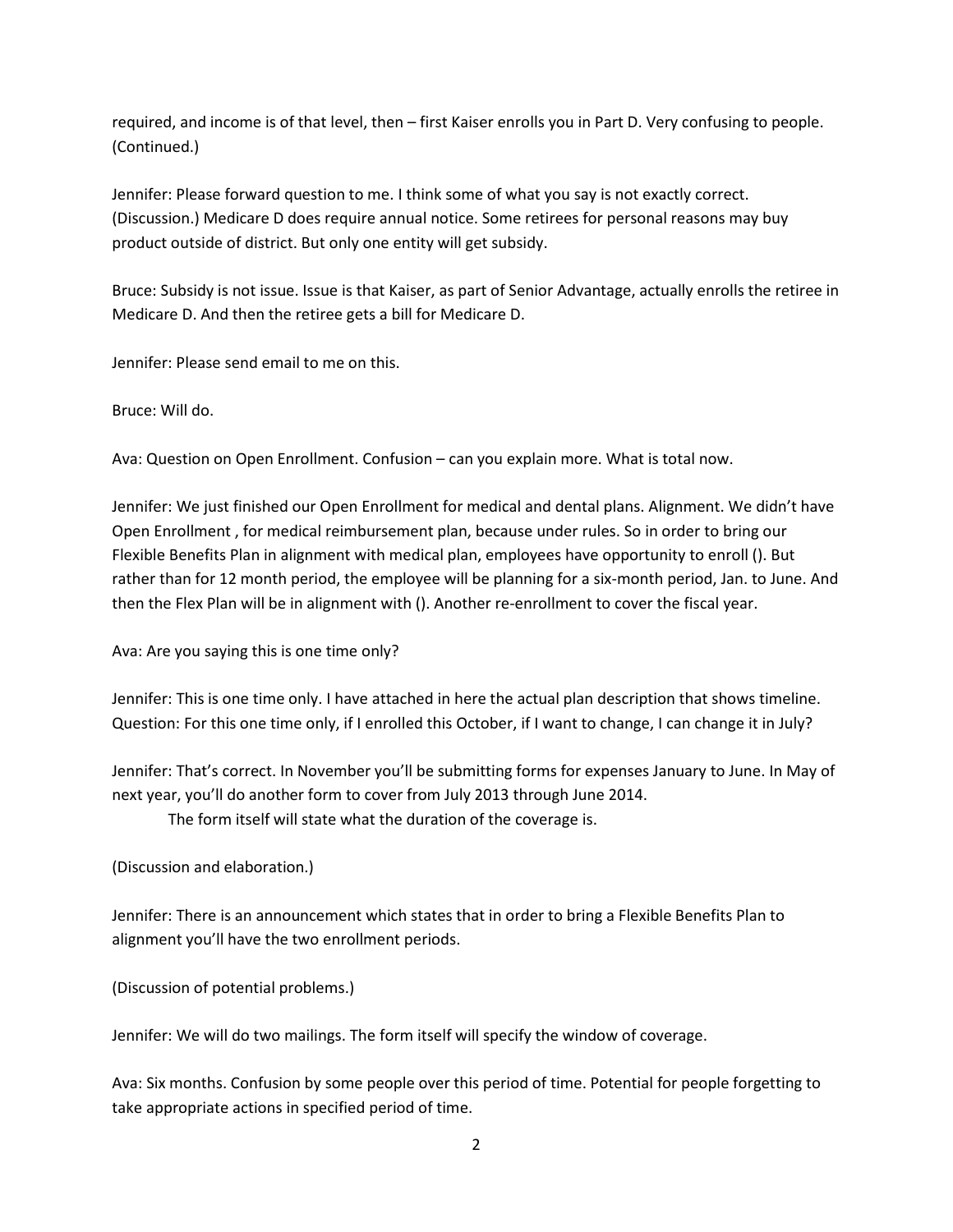Jennifer: Explanation of need for realignment; adherence to calendar.

Jennifer: In answer to your question, Ava, the employee would need to carefully weigh if they want to participate.

Ron may be on conference call.

We will have a Benefits Fair on  $15<sup>th</sup>$  of November after mailing. Throughout year we're approached by people who want to provide things like health club memberships and voluntary supplemental programs, etc. Every year Costco comes. Based on employee surveys, the topics will include estate planning, etc., how to protect my assets, how choose financial planner.

The Benefits Office receives many calls from caretakers. (Discussion.)

Employee Assistance Plan.

All are invited to Benefits Fair.

Next thing to talk about – health care reform we'll save – also in your attachments we're going to give the summary of the self-funded plan changes that have occurred from 2006 to 2008. This is part of an on-going discussion. There was a request for an outline of plan changes. I direct your attention to three-page summary in the packet. This is leftover from spring and summer, list of changes for selffunded plan. Many changes have to do either with change of partnership or compliance or administrative. This is a work in progress. We will go back to 2004. We will discuss at next meeting mechanism by which changes occur.

Other items left over from the spring. Explanation of how survivor rates are determined. That came up. Medicare coordination for retirees. (Discussion.) We knew when plans changed that we would have six-month period for which no (). (Discussion.) I'm pretty sure by end of December we'll have (). Provide union with list as a communication that are going out to retirees who are eligible for Medicare A and B but have not signed up.

Another issue from spring – Local 39 and PFT – wanting to pursue, if you have a variety of employee classifications, some people may not be in position that allows them to have benefits. But they're willing to buy into benefits. What can we do there.

Exploration of network options for non-California retirees. Currently as mentioned in newsletter – the issue came up on how provide max coverage for, or provide a network, for those who are in PPO Lite but moved out of California. (Discussion.)

Rick: Issue is not whether PHCS works for retirees out of California. Issue is that under the Lite plan, if someone not in network, there's no out of network reimbursement.

Jennifer: There would be.

Rick: So if you are in Lite plan and are in Bay Area, and you go out of Blue Cross network, you get no out of network coverage. So now you're a retiree, you're in Oregon. So currently if you're retiree, year 2000, in Oregon, and you go to doctor, doctor not in PHCS network. You submit out of network claim and PHCS, or Peralta, or somebody, pays the 80 percent. If you retire now, today, and you're in Lite plan, and move to Oregon.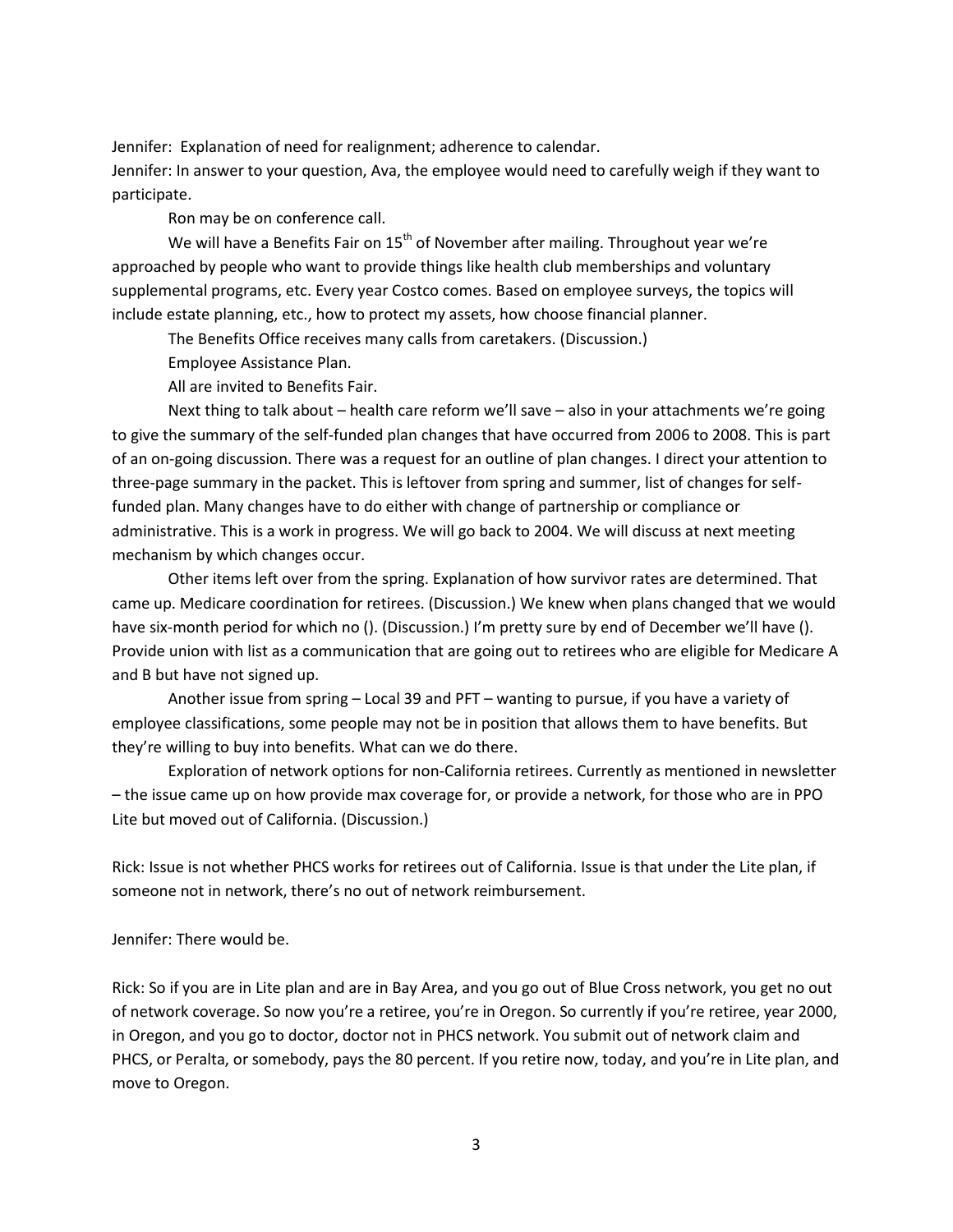Jennifer: You would still have coverage.

Rick: Now you go to same doctor, who is not in PHCS network, you submit claim, you're out of network because you're not in PHCS network, then you get zero coverage. We want you to go through the claims that are non California, PHCS claims, what is dollar value of ones that were reimbursed in 80 percent of usual and customary, and which ones reimbursed at 100 percent. The ones at 100 percent still covered at 100 percent, no difference, but ones at 80 percent covered at zero.

Jennifer: Would be covered at 80 percent.

Rick: No, zero, because there's no out of network coverage anymore.

## (Discussion.)

Jennifer: We do have an out of network plan. PHCS. The Lite plan is affiliated in Oregon with PHCS.

Rick: There are few doctors in Oregon who say they're part of PHCS network. Retirees living outside of California - they're submitting claims to PHCS and PHCS paying 80 percent. So the point is under new Lite plan if you go out of network you get zero. Not 80 percent; zero.

We were going to look at claims, PHCS, and see dollar value and percentage, what percentage paid at 80 percent and what paid at 100 percent. The 80 percent ones are not within the PHCS network. What's going to happen when Lite people do start to retire and move to Oregon or anywhere else. That's what we want to find out. The difference between PHCS Oregon and Bay Area with Blue Cross was night and day, a quantum leap.

We haven't had complaints. So something is working.

## (Discussion.)

Bruce: People have problems – they can't find providers in-network.

Jennifer: We do offer – this isn't new – we have mechanisms – PSW. Who wants to do where to go. Customer service that help.

The question came up from Peralta Retirees about how are survivor rates determined. The answers are provided for the self-funded plan and the Kaiser plan. The answers are included. Based on the age of the survivor, and which plan they're enrolled in. We have a written answer that came directly from CoreSource and directly from Kaiser.

Joint Powers of Authority. Another outgrowth of negotiations. The concept may be new. JPA stands for Joint Powers of Authority, entity of two or more public agencies which can operate collectively for purpose of improving buying power; in our case, for health insurance. Why JPA now? Peralta might consider joining a consortium; maybe we can get better pricing. We're already in JPA for dental insurance. Perhaps other issues can be addressed through a JPA. Buying power is basic thing. Last year as part of of our negotiations with Kaiser we faced 18 percent increase with Kaiser HMO plan. We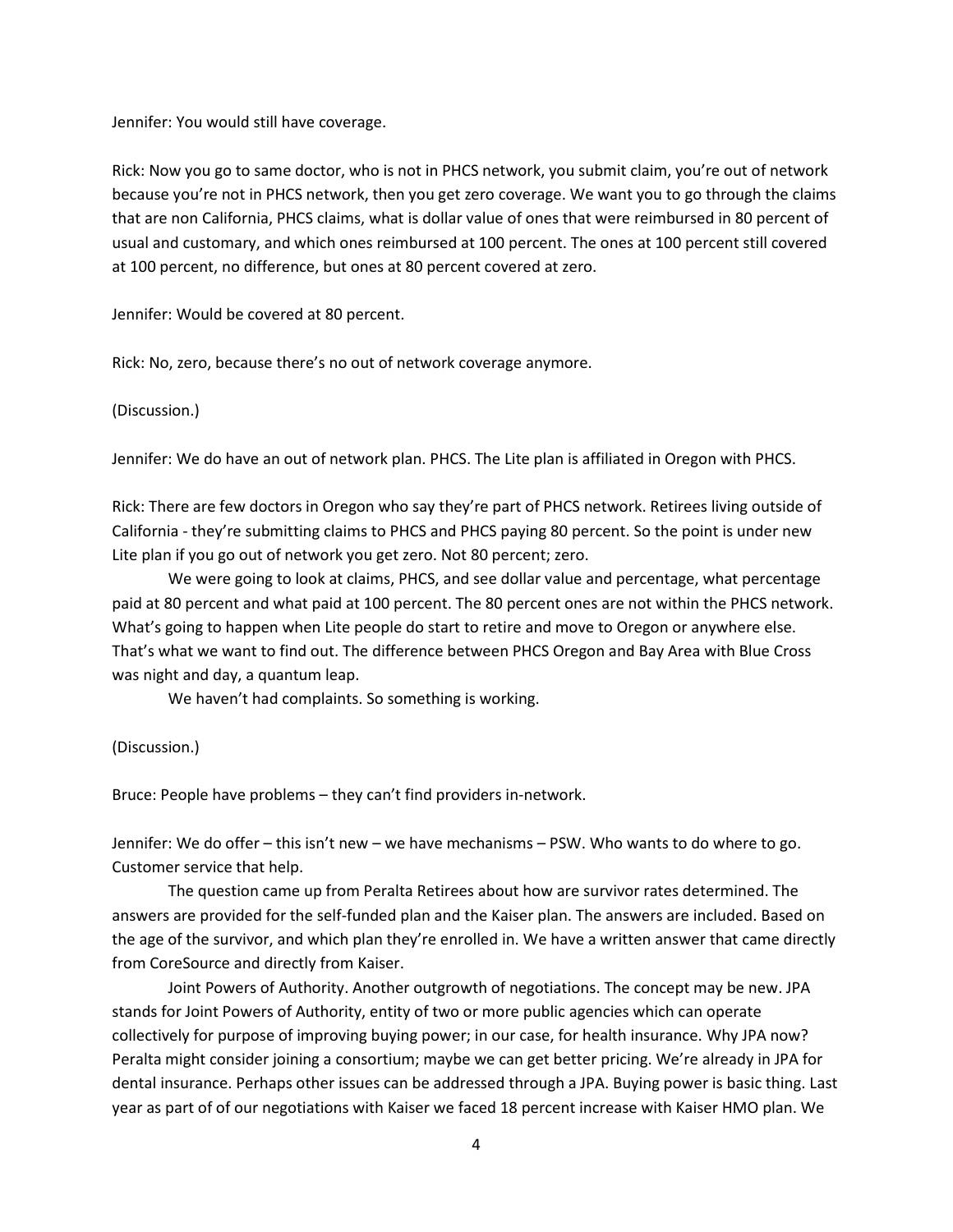want to avoid that. We need to stabilize our fluctuations. So with that in mind – I know it came out of PFT – also 1021 – it's a common thing.

Trudy: We all discussed jointly exploring this. That doesn't mean that we're going to be guaranteed anything. JPA has more power if you will to keep rates down. How will changing to JPA potentially impact agreement we already have is a key question.

Jennifer: There are different JPA models. Can go straight to a JPA without a consultant, or use a broker or consultant to find the right JPA. Or continue as we have been. So with that said, one thing we did over the summer, we looked at what JPAs are out there, how easy to join a JPA, timing of doing this, how does this fit our culture, is there minimal duration of commitment, are we contracted for a two year period, a one year period, what do we sacrifice in terms of drug subsidy, what's level of customer service to employees and retirees, how comprehensive are offerings beyond medical, these are among the issues.

I have invited today Lola Nichol from Southern California representing SISC .

Lola: I am from Self-Insured Schools of California. I have handouts.

Jennifer: There may be special enhancements we can achieve with (people who move?)

Lola: I'll go through presentation. (PowerPoint slides; these are in handout.) Who we are. Non profit joint powers authority. We formed in 1978 was with Worker's Compensation program in Kern County. Asbestos containment. 1979 expanded. Fast forward through the years, here we are in 2012, and we are covering over 200,000 people in 380 school districts. We don't have marketing department. We are all personnel of Kern County Office of Education where SISC is based.

We know concept of having to shop for and find solution for health benefits program is miserable situation. People don't want to do this over and over. We are trying to provide something more stable.

SISC has board of directors elected by school districts. We are a school-based entity. We have a high degree of transparency. Board has 12 members. Schools helping schools, core philosophy.

List of our school districts in hand-out. We've got a number of community colleges.

We offer wide range of medical products. One thing to bear in mind, SISC offers wide range and you can customize from our menu but we don't customize our benefits to match yours. You select from a product that is available (). I know a lot of times people when looking at what else out there, ask, "Can you give me what we have now?" Answer probably is "No." We will give you comprehensive package that you can certainly select from. My philosophy is, I want to be a good fit for you and not persuade you that it's something it isn't.

We have strong financial standing. 2012-13: \$1.4 billion budget. \$272.4 million in net assets. That includes our liabilities. \$138 million in reserves.

(Examines results from several years.)

This year we're performing better than was budgeted.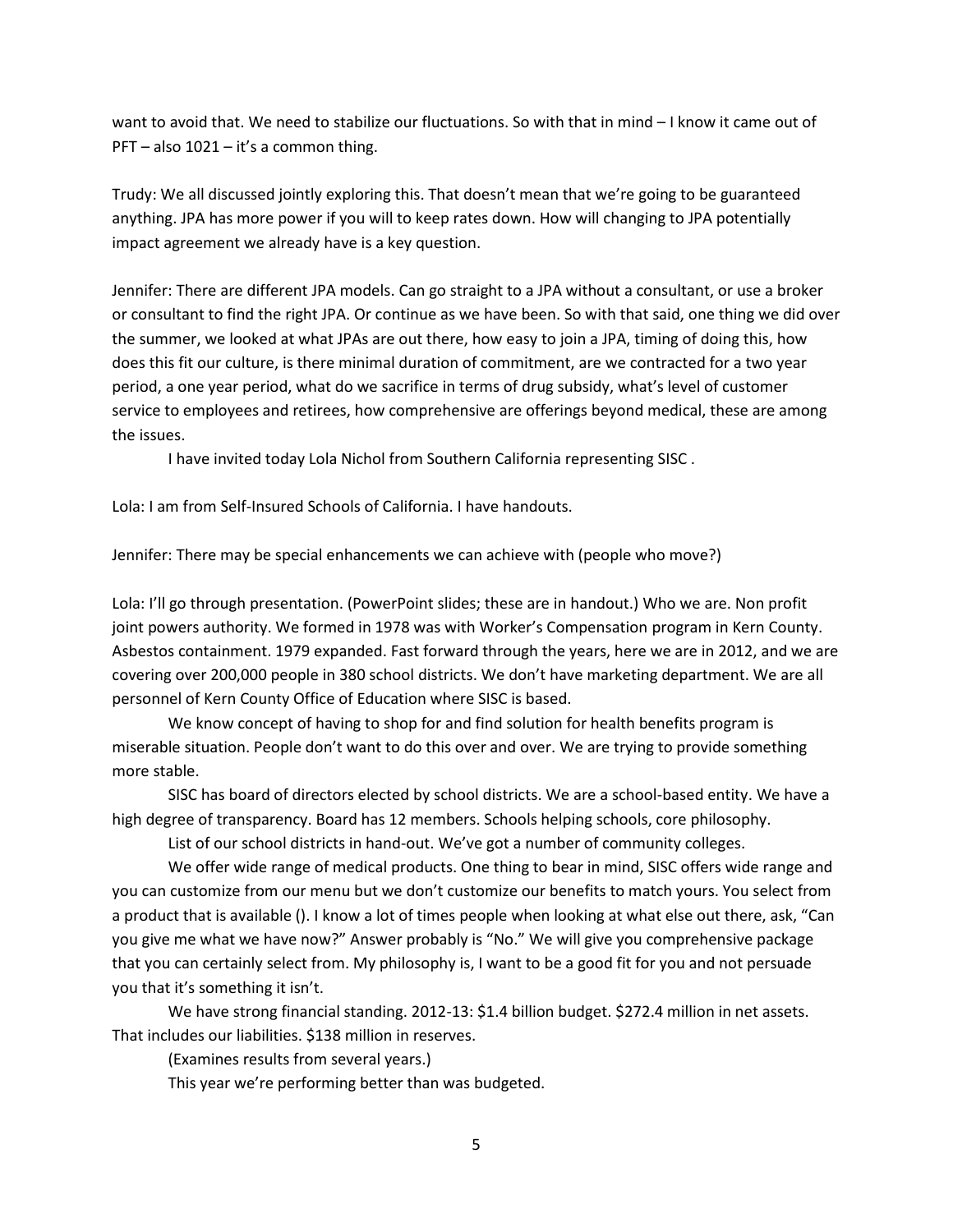Rick: Are some districts – are they just in with Kaiser, or do you have to go all in, or not at all in?

Lola: It would be subject to underwriting approval.

Rick: So it's possible.

Lola: I don't know that it's possible; when it comes to accepting risk I have to defer to our underwriters. I don't know of any district that participates only in the Kaiser.

Bruce: Retirees have guaranteed benefits based on the benefits we retired on. So in that instance the district would perhaps not be able to include retiree coverage. Can you comment.

Lola: I don't know how to speak to that. We accept the retiree risks along with the active risks. I know that you're self-insuring on one aspect, but on your fully insured, I would be surprised if the fully insured Kaiser would accept the retiree risk without the active risk. If you took the actives out I don't know that Kaiser would continue to insure that population. That would be a question I would ask. Would it be something that we would take the actives without the retirees – absolutely. But that's not something likely to happen. When a district joins SISC we provide materials up front and you have to see how that lines up with prior agreements you have. Lots of districts have joined that have had agreements in the past and have managed to overcome that obstacle.

So going through what we have available. We have PPOS, HMOs, dental, vision, etc.

A caveat – regarding fully insured non Kaiser HMOs – just because we offer it doesn't necessarily mean that you all would get it. It's subject to approval. In certain areas they may not want to write that risk.

(Description of various offerings and aspects including pharmacy rebates.)

We contract with Kaiser Permanente. Jennifer mentioned ease of transition. The contentious piece on ease of transition would be Kaiser Permanente. There is what's called a "break in" policy. (Brief explanation of this.)

Delta Dental we would provide through the premiere "Incentive" plans. (Elaboration.) We're constantly looking at what we can do to create more affordability in our options. Vision (elaboration). Life (elaboration; mention of booklet).

Living in defined service area. (Discussion.)

Within the PPO we have a number of options. (Discussion.)

I saw you have some pretty rich benefit designs in your current PPO plan. I'm not an expert on your plan – I just noticed difference in area of out-of-network services. We pay them at a non-par fee schedule except for emergencies.

Jennifer: Please elaborate on what "non-par" means.

Lola: "Non participating fee schedule for non network providers." Established by the carrier. I saw that you have a provision I believe in your PPO plan that pays non participating claims at "customary and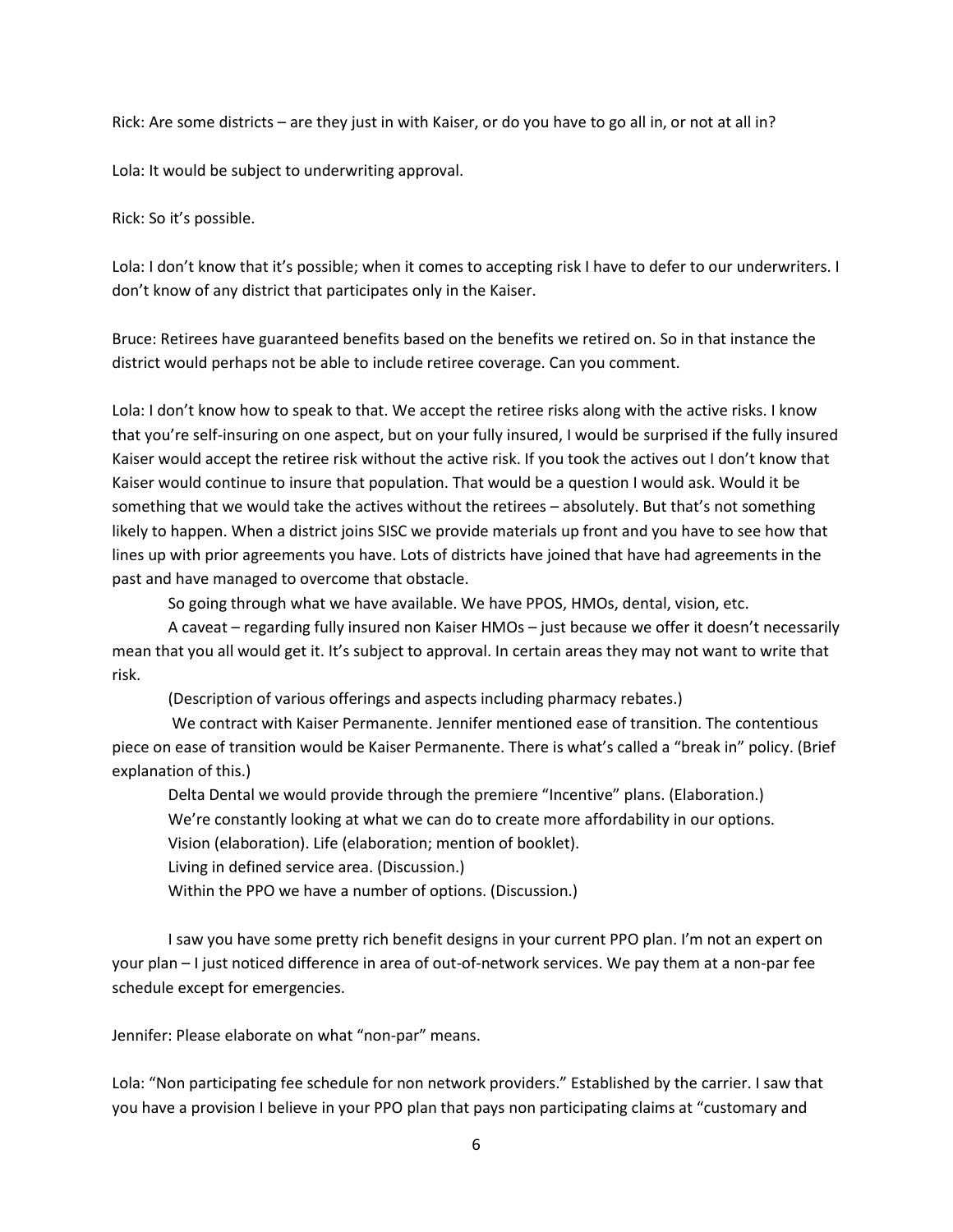reasonable." That scenario that you have in place would only happen in the case of what's defined by the client as a true emergency. Not much problem in California with this. Except in Kern County, a huge hospital not participating with our local insurance. If I were to call 911, ambulance takes me there, I'm treated, this would be paid at customary and reasonable level. Does that protect me from getting a ( ) bill? Absolutely not. There's no ceiling to what a provider can bill. But there's a ceiling to what insurance will pay. If within your self funded plan – I don't know level of autonomy you have to circumvent what that is. Our plan designs are pretty rigid; "customary" – "reasonable" – what is an emergency – but when there's a choice it's a non par fee schedule. What does that look like? It depends on regional pricing for particular providers. What is considered within reason. What I tell my members is, you ought to try to be seeing providers that are in the network unless you want unexpected bills. I don't want to oversell non par fee schedules, because if it's not an emergency it's going to pay a vastly reduced benefit compared to in network.

I saw you have out of pocket maximum on out of network expenses. I don't believe I've seen such a maximum defined as low as yours.

What I have provided in the right side of packet are benefit summaries. I can provide booklets upon request.

Rick: This non par fee schedule. Is that SISC's schedule or is there one for Blue Cross and one for Blue Shield and they keep it internally.

Lola: It's not SISC's. Yes it's for Blue Shield and yes they keep it internally. The fee schedule is proprietary and that's something we don't even see. (Discussion.)

Where you have non network issues is not so much in metro areas.

Rick: On these examples of plans, when a school district joins SISC, they pick – they say, "We want to offer our people an 80 percent plan and a 100 percent plan, but we don't want to offer them a 90 percent plan or an HSA." Or do you have to only go into all one.

Lola: You don't. I have a slide on that that I will show shortly.

"Blue on Blue" – it's an association, an agreement between Blue Cross and Blue Shield – inside of California they're two separate companies, outside of California sometimes they're the same company and you see "BCBSA," Blue Cross Blue Shield Association. But within California you cannot go from an arrangement by which you are directly contracted with Anthem Blue Cross or any kind of arrangement – you can't go from Blue Cross to Blue Cross. Can't go from Blue Shield to Blue Shield. You always have to go into something else. If you're with United or Aetna we have options. (Discussion.) The solution we would be looking for with you would be Blue Shield, they're based in SF, non profit company, I'm quite pleased with some ways they've been operating over the last few years with respect to affordability. (Discussion; mention of "ASO.") ASO – Administrative Services Only.

Outside California. I heard quite a discussion about what happens if you retire and you go outside state. Or what if you're living here but spouse works in Nevada or child going to school somewhere else in the United States. Outside of California you enjoy principally the same in-network benefits as you do inside the state. As long as you access services via Blue Card network; also known as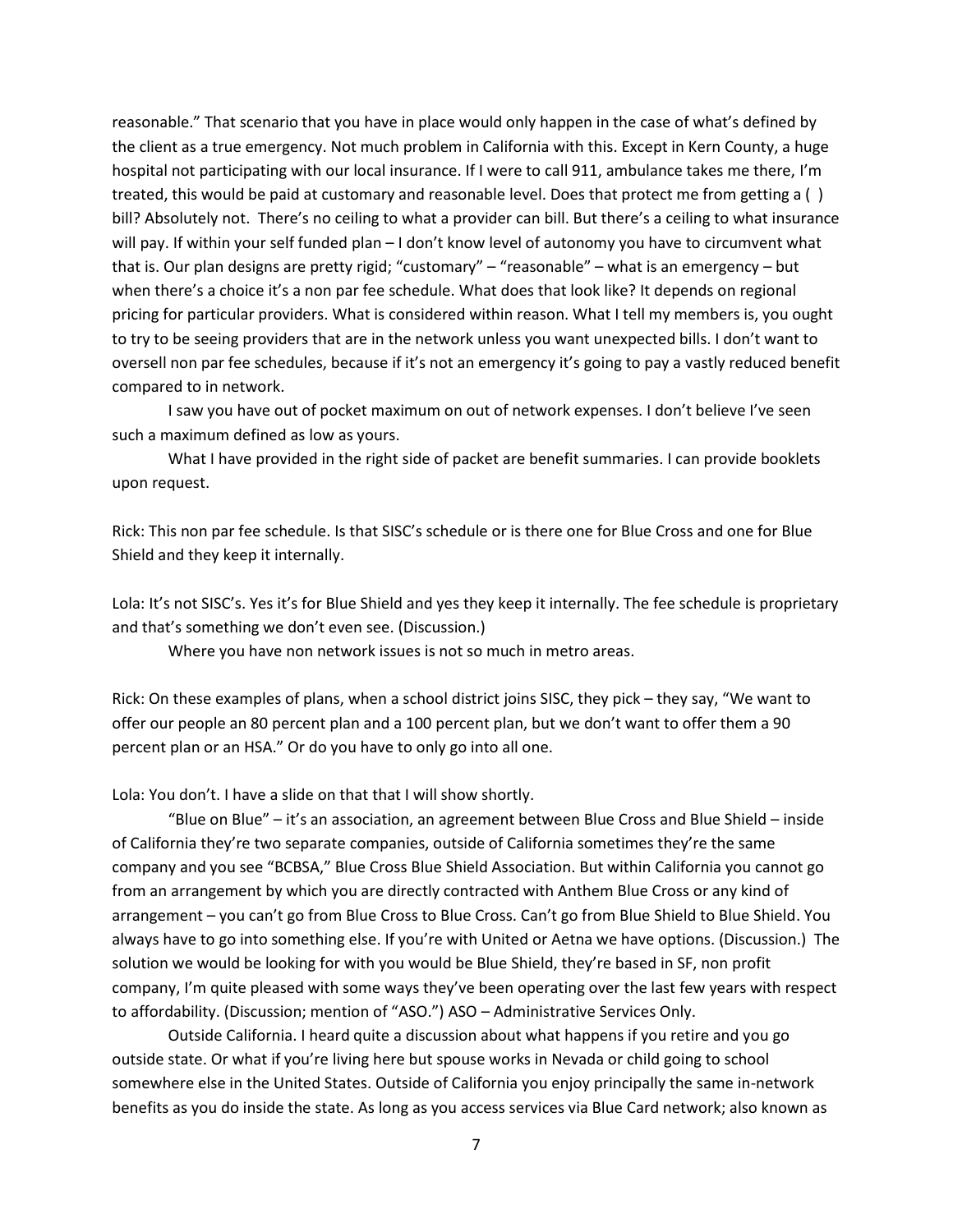Blue Cross/Blue Shield Association. We have retirees in every state. Also some outside of U.S. When you go outside of U.S. your coverage limited to emergency services. But inside U.S. you can access same innetwork benefits. (Payment processing discussion.)

A lot of people say, "There's never a good time to leave my current arrangement." Bear in mind there's no waiting period, you don't have any limits on preexisting conditions, we have some transition assistance available for people who need it. (Discussion.)

Deductibles.

Outpatient prescription drug coverage. Costco. Walgreen's. (Etc.)

Delta Dental. Networks.

Dental and vision in SISC non-voluntary if you enroll in medical product. (Discussion.)

Value-added services. We have robust health improvement program. Tests of various kinds. Incentives. (Etc.) SISC EAP. Visa card with pre-tax money set-aside. RDS (Retiree Drug Subsidy).

Program options now – you've got that. Participation requirements – I would note that any deviation from SISCO guidelines must be requested in writing from the school district. We are 100 percent participation; any exceptions need to approved through underwriting; we have worked with districts on that.

Retirees. Re-entry issue. A retiree who does not enroll at the initial enrollment can't come back to the plan. Retirees that say "I don't want to do this," if they change their mind, they can't come back after initial enrollment. I always encourage retirees, if they're not sure what to do, always enroll and you can always cancel later. (Discussion of options for retirees.)

Sample rates for this year.

(Other SISC offerings.)

Jennifer: Let's say, our line in the sand, we stop covering at 65. Could we allow our folks who are no longer employed – they don't meet the definition of retiree maybe – but could they buy into supplemental plan?

Lola: We will take risk that is currently insured with you. It is not going to open it up and say "Everybody who ever had employment with Peralta, you have this one-time opportunity." No. It's your current retirees. Or your people who are your future retirees. (Discussion.)

Rick: Jennifer, can you send us this slide package?

Jennifer: Yes.

Rick: Question Number Two, the way our benefits works is that, when someone retires, it freezes their benefits at the rates and coverage they got when they retired. And it doesn't key it back to actives. So we have some people who retired long ago with one dollar co pays. They're still in Kaiser. Kaiser minimum 10-dollar copay. They pay that. Then they submit the bill to the district and district pays them back the other nine dollars. Their contract said one dollar copay. Is there any contractual thing that they couldn't do that, that the district couldn't reimburse people at a higher level when they were covered by this plan?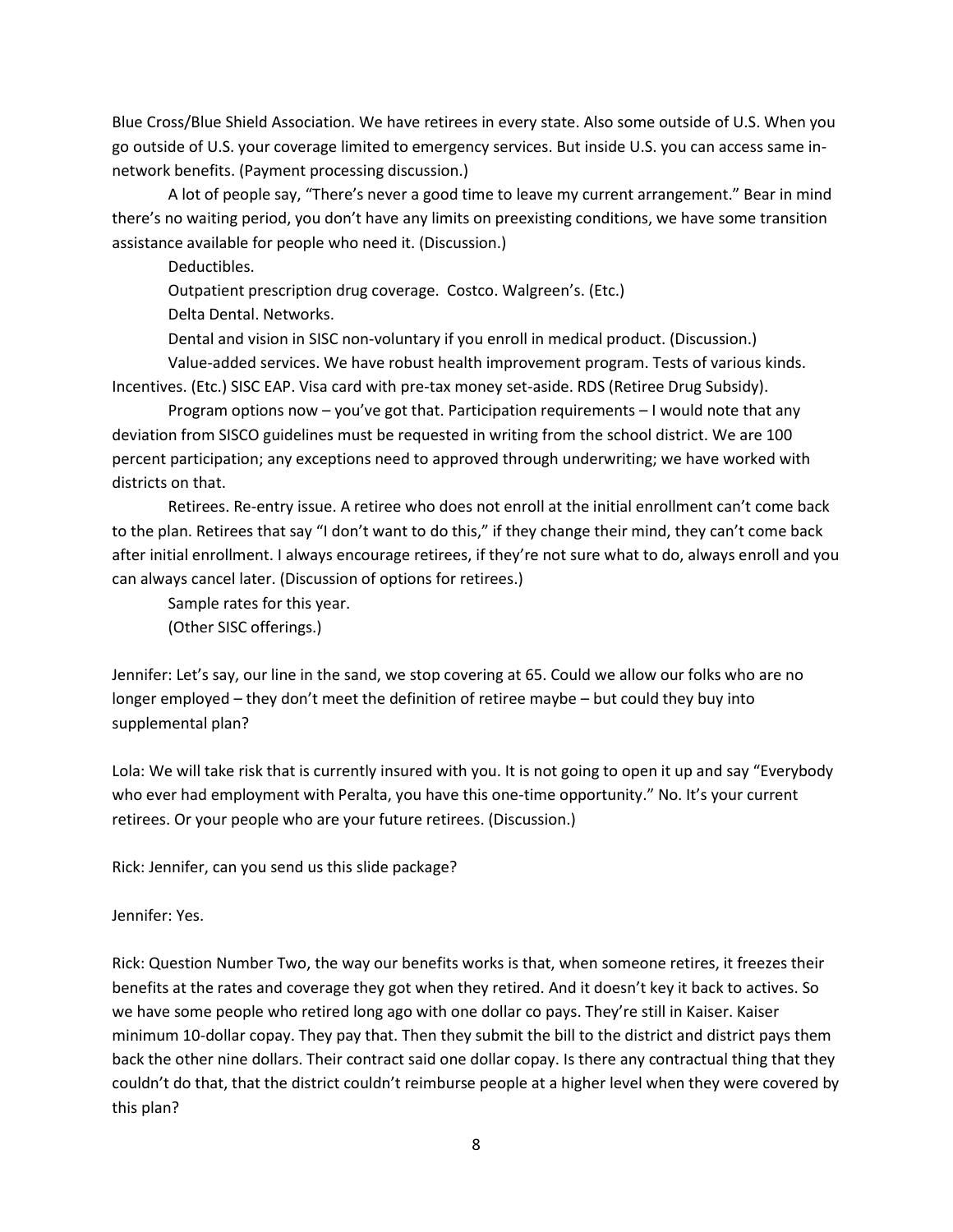Lola: In parameters of discussion we're having, what you're saying, the answer is no, there aren't any reasons why the district can't do that. In those parameters. If we're talking about expanding those parameters, so for instance offering a plan with 2500 dollar deductible, because it's a cheaper rate, and then giving the employee 2500 to pay deductible – no. ( ) doesn't like that. But if the district is () on prior agreements by contracting for a third party administrator to adjudicate those claims or whatever ( ) we know some districts have found themselves –

Jennifer: We have to disclose it to you so you know what we're doing.

(Discussion.)

Bruce: The slide that says "All retirees must be enrolled in Medicare A and B."

Lola: If they're not then there's a surcharge.

(Discussion.)

Lola: I should say all retirees who are eligible.

Bruce: And that's also true for dependents.

Lola: Yes. Any person who is Medicare eligible has to enroll in Medicare A and B when they are eligible. If they're retired. If they're active you don't have to get Medicare even if you're 80 and you're working. But we do require it  $-$  or the district will be penalized.

Bruce: Could you define eligible.

(Discussion.)

Jennifer: There's age eligibility and there's condition eligibility.

(Discussion.)

Lola: Timing and action items. Just to see what it might look. Our renewal rates go into effect Oct. 1 and stay in effect through Sept. 30. So our renewing districts are going to get their rates in May. Districts can join SISC (timing). We don't care when you join but Kaiser piece will complicate it. (Timing of when to join.) SISC underwriting can provide list of items required for a quote and delivery timeline.

Initial commitment is three years, per the JPA agreement. Never had anyone who asked to withdraw in less than that time period. No penalty for early withdrawal. The only withdrawals we've had recently have been reunifications and they're not really withdrawing. If you do have to withdraw we're strict on dates, you can't withdraw any date except for ( ). If you think you might want to break up with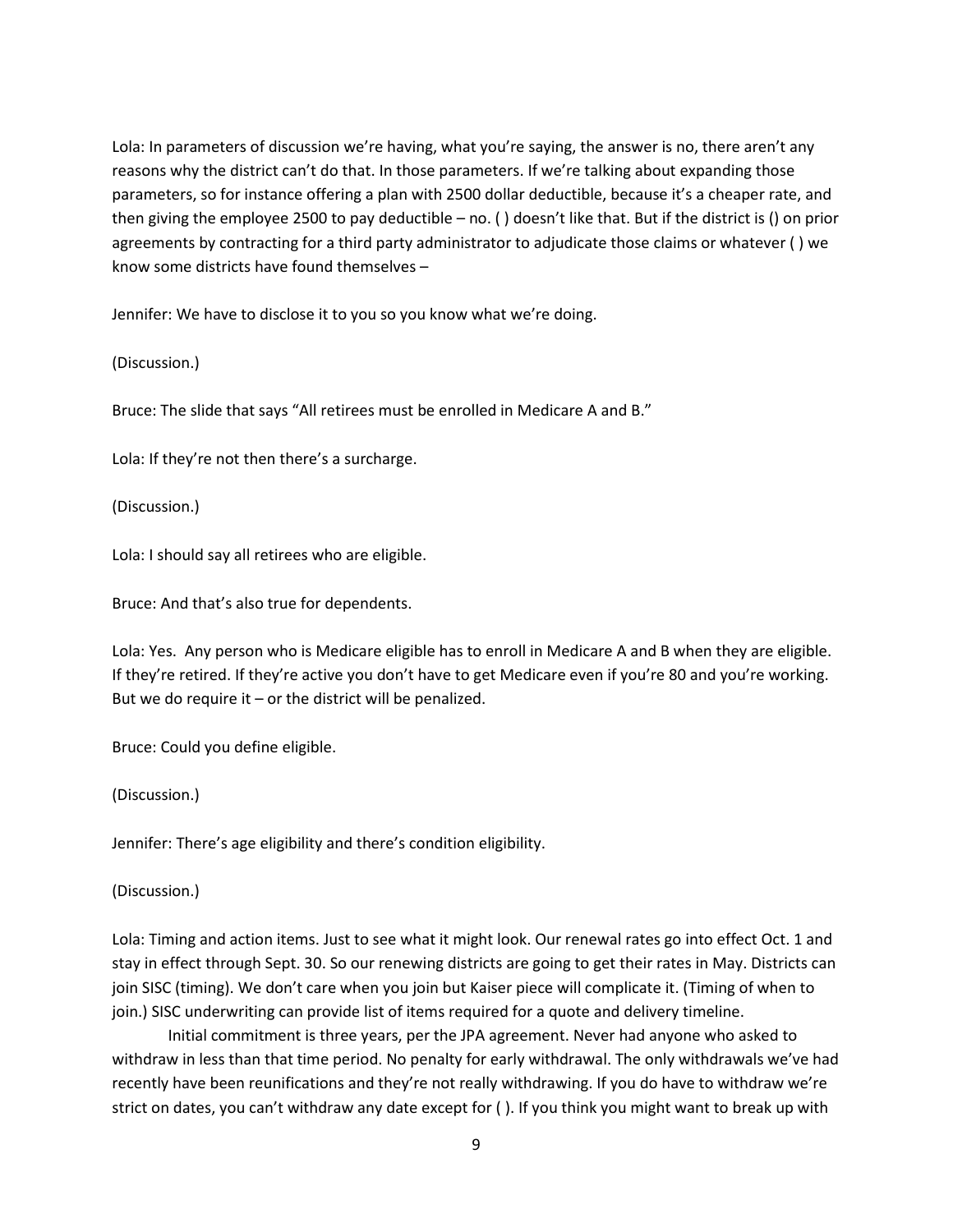us Aug. 15 you can send us the letter but you can retract it. I did send electronic copy of JPA agreement and bylaws.

Special attention/support for retirees. Ease of transition. (More.) We require every dependent have proof of eligibility, photocopies. (More.) (Examination of contents of the packet: copy of PowerPoint presentation, sample sheets, etc.) Can I ask what your renewal date is?

Jennifer: July.

(Break. Transition to Working Lunch.)

Jennifer: Update on state of budget. Vice Chancellor Gerhard here. What's latest word.

Ron: District Website. If you have a bout of insomnia and want to read our budget reports, on left-hand side go to District Office. Then Business Services. Then actual budget documents are listed under Annual Adopted Budget.

This is same presentation provided to Board of Trustees. Pretty much same as Flex Day presentation.

State budget. Review. Coming into year a \$16 billion deficit. They ended up with \$8.1 billion in cuts. \$6 billion in new revenues. \$2.5 billion in borrowing and transfers. Also a little less than a billion in reserves. Key figure here is \$6 billion in new revenues. That is Proposition 30 on the November ballot. If it passes it will lead to approx. \$6 billion in new revenues for the state. If it fails, we have a structural deficit again of \$6 billion, six months into our fiscal year.

State budget bill had no new reductions. Unless Prop 30 fails. If it fails, we are looking at \$338 million in reductions system-wide. 72 districts. (Etc.)

Last bullet point – should November initiative fail – districts would need to make mid-year cuts to tune of \$338 million.

Cautious optimism. Risk. When you look at spectrum of possible outcomes, failure or passage of Prop 30, essentially the total dollar magnitude of opposite end of spectrum, plus or minus \$548.5 million. If Prop 30 fails, we're going to have mid year reductions in the system. Peralta, \$5.5 million. About a 7 percent reduction. We've built budget numbers based on worst-case assumptions. If Prop 30 passes that introduces into our budget money we had not counted on.

(Slide.) Here's history of FTS. Primary workload funding driver. Funding model. (Discussion.)

(Slide.) Here is summary of our unrestricted general fund. We have a balanced budget. (Reductions in state funding.) In order to balance budget we've had to cut expenditures.

\$37.6 million budget for fringe benefits. Includes everything. Approximately \$4 million increase. Had we not had those tentative agreements in place – co-pays, variable rate cap – it would have been much more than \$4 million increase.

Total revenues – a history. (Review.) You see that '08'09 was highwater mark in terms of unrestricted general fund revenue of approx. \$121 million. Spending in excess of revenues in the past; over last 2 fiscal years we've incorporated fiscal practices that turned that trend around.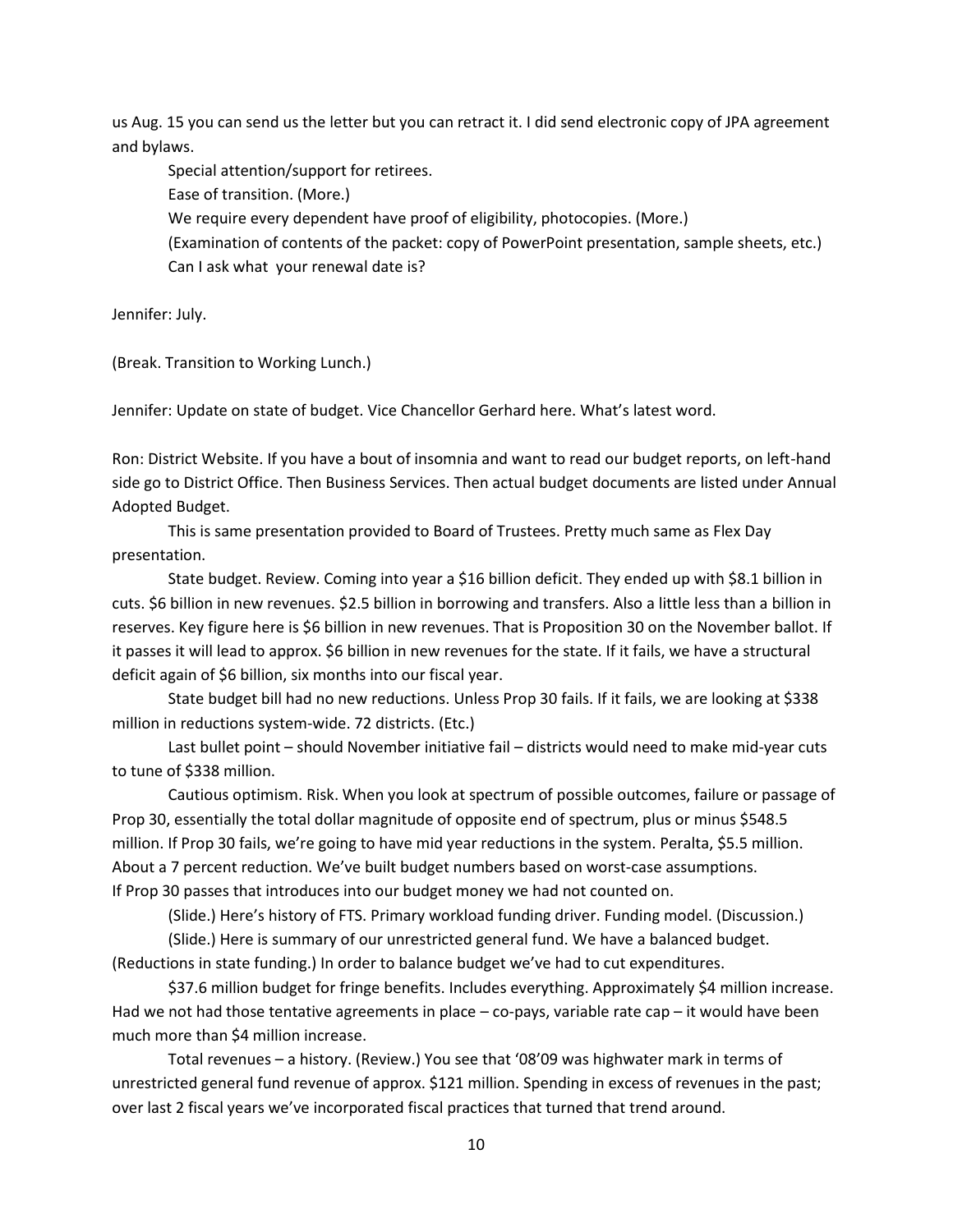Cost centers. (Discussion.) And again this slide is on Website.

Reductions. Chancellor Allen made commitment we would maintain section counts to maintain FTS at that funded FTS amount. We had to budgetarily plan to reduce our part-time faculty budgets from what we generated downward. (More.) District wide we cut discretionary budgets – supply, etc. – second year in a row by 15 percent. Those two items alone make up about 90 percent of that \$5.5 million reduction.

The piece left to be done is creating some equity amongst the resource allocations. Allocation model – development of; implementation of.

This allocation model is huge paradigm shift, it created framework that was somewhat clear and easy. And resembles how we as district are funded from state, following same principles. Important to do this, especially for accreditation.

These next slides go into minutae of allocation model.

OPEB. Debt service. OPEB benefit expenses are what the actuarial firms calls PAGO. Pay as you go. What we're paying on an annual basis for current retirees. Debt service related to OPEB bonds. We sold in 2005 about \$153 million in OPEB bonds. Annual debt service payments related to those.

District cost centers and related budgets. Somewhat of a charge-back system. In relation to FTS. Here's total revenue allocation by college.

Here's the budgets that have been allocated out. (Etc.) Budget allocation model applies here. There are disparities; we're working on disparities. It will happen over the course of a few years.

Ava: Question about usage of allocation model.

Ron: Tentatively we would use it in terms of when new money becomes available, determining which college ( ).

Jennifer: Thank you Ron. Can you speak briefly at high level on OPEB process again.

Ron: ( ) requires us, requires gov. agencies such as us, to report within our financial statements on our balance sheet the liability related to these benefits. Medical benefits. Now it doesn't require us to fund them, but there are consequences if we decide not to fund them. Pay as you go – PAGO – pay that annual amount and don't set aside money for future. Rating agencies have issues with that and it costs district every time we go out and issue debt, and accreditation committee sensitive to this. The last actuarial study we obtained put our liability at \$121 million. We issued those bonds. We issued \$153 million bonds. Plan was, proceeds of those bonds would be invested and we would generate money or accumulate wealth, I guess on the spread between what our rate of return on investments would be, versus our annual costs. Stock market took hit in 2008 and derailed that. There were a few other assumptions in there as well: that we would continue to get COLA from state. And that medical benefit premium increases would be single digits. 2010-11 OPEB charge implemented. We're in process now of getting new actuarial study done. I was told by firm we could expect it by end of November. Based on that, I would expect future discussions in this body. This impacts every budget in which permanent personnel are paid out of.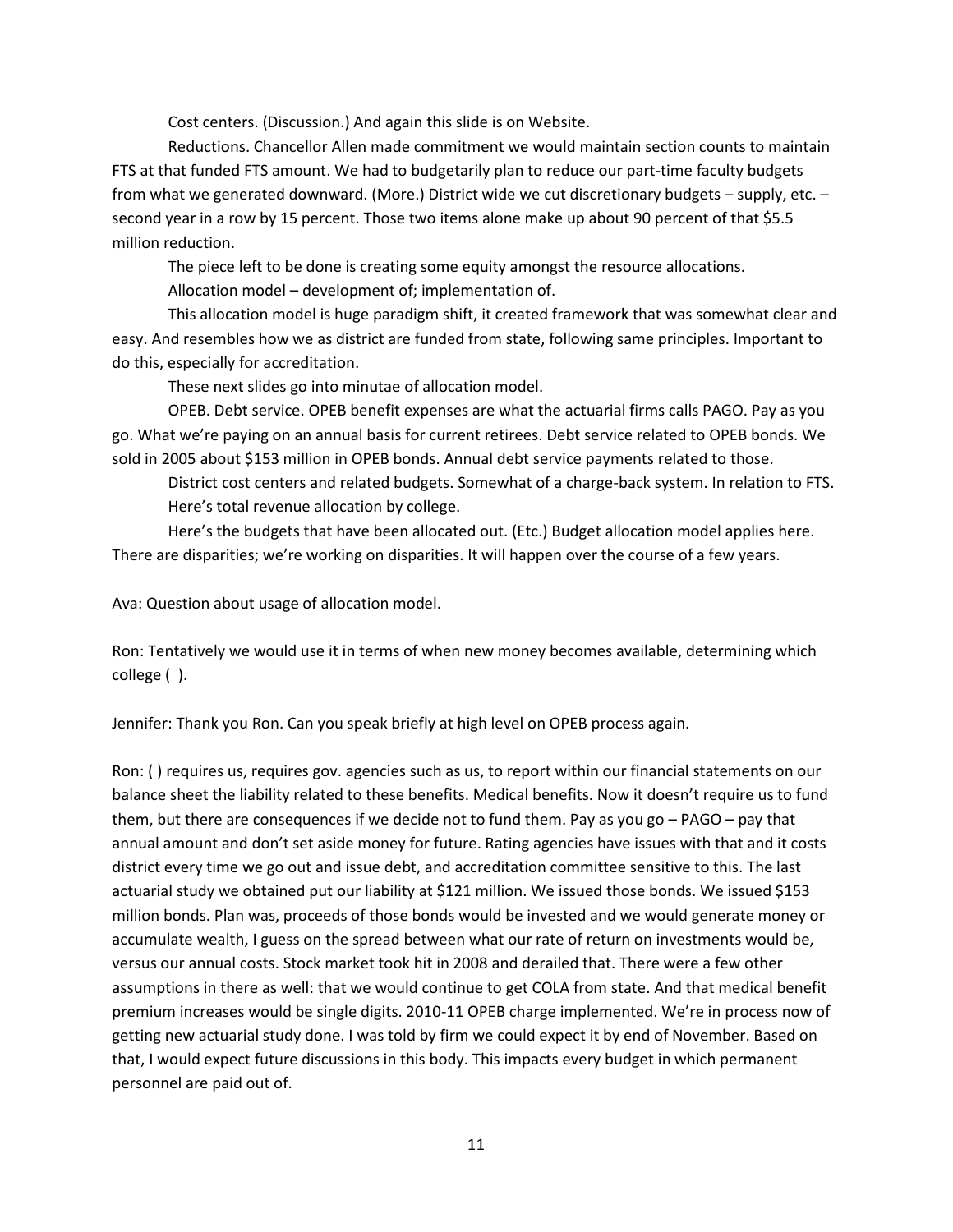Connie: How long has GASB (Government Accounting Standards Board) been around?

Ron: GASB 45 was introduced 2000-2004. (Details on what it does.) We had to implement it in 2006. That's why my predecessor issued those bonds in 2005. We're about in Year Seven of GASB 45.

Connie:

Ron: And you're on board of Retirement Board.

Jennifer: Thank you Ron.

So now we'll have in Hour Three, Alliant. Not a JPA. Reason why invited, we are part of them already for dental plan. So we want to explore other possibilities.

We can go direct to JPA. We can go to consultant and choose a JPA that way. With that said, we have invited Alliant, the largest public entity benefits consultant in California. Christine Kerns and Erin Sanders.

Christine: Handout. We're familiar with Peralta. I've been meeting with Jennifer. We've studied your benefits. We have some suggestions and ideas, very high level today.

Tab One. P. 4: We see ourselves as brokers and consultants. Broker – gets best financial deal, oriented to contract and rates. Consultant – helping throughout year, where you are today, where you want to go. P. 6: How Alliant different. Leverage our size; kind of the Costco concept.

P. 7. These are some of programs available.

Your dental program – there are opportunities for you to save some money. We'll go over those.

P. 8 – List of some clients. Cabrillo College for six years. City College of San Francisco. Etc. We work with a number of counties and cities in the Bay Area. And other public agencies.

We see ourselves as helping our clients obtain and secure best benefit package. That's different for each client. I think opportunities for you to get benefits you have today at lower price. We understand joint labor-management process.

P. 10. We see ourselves as advocates. We're passionate about education.

P. 11. Impact of health care reform. Compliance – we look at all your contracts. Wellness program. Employee Awareness meetings – how you become a better consumer of plan you're signed up for.

Making sure plans you offer have long-term stability. From our vantage point, on outside looking in, that's what we're most concerned about.

Section 4. Some ideas we see we can help you explore. One things – Joint Powers Authority. Alliant is the key broker for SISC. We have a lot of experience with SISC. Some districts that we work with have plans outside SISC.

We believe savings potential for you in pharmacy benefit (). Alliant has best contract available with (pharmacy company). Also savings available in stop-loss program. Your costs here are very high, that's where your retirees are. About 50 percent of those covered retirees. Super-expensive. Kaiser vs. self-funded. How spread risk ( ).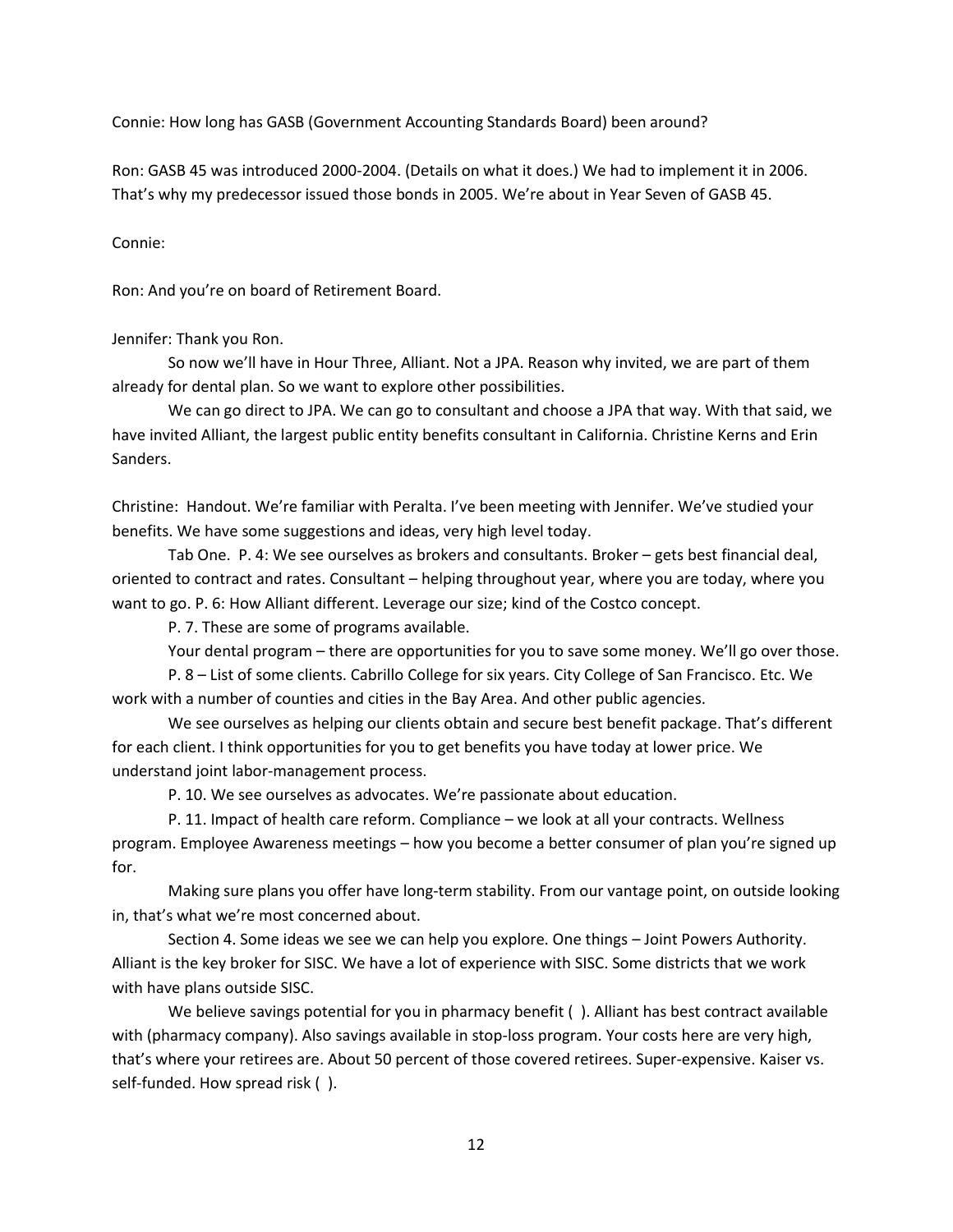PHCS for network. That network does not provide as steep a discount as what's available in marketplace. Blue Cross Blue Card.

Consider JPAs. Our job is to take information and help paint a picture with SISC if that's where you want to go; what plan looks like today; what plan would look like in future.

Jennifer: You can shop us around yes, not just tied to SISC.

Christine: Correct, we're independent consultant. We have access to entire marketplace. The biggest challenge is making sure you have viable non-Kaiser plans. The way your contributions are structured, a lot of people want Kaiser, we need self-funded to have healthy population as well. You may want to consider emerging plans offered on group basis, sponsored by AARP and United, through college, available to individuals that are less expensive than what it costs for retirees to stay on your plans. \$170 vs. over \$300. I don't have silver bullet but we'd love to go through analysis with you.

Dental plans. (Reviews subtle semantics and nomenclature of Delta Dental.)

There's a huge opportunity here. (Further discussion of the dentistry marketplace and how dentists attract patients.) If we were your broker, we could go to Delta Dental on your behalf and say, "We want Peralta to be PPO plus Premiere," etc.

Erin: (More on dental subtleties.)

Christine: Delta has 94 percent of dentists. (Etc.) Fee schedules.

Other pieces. Vision. Currently you have Kaiser and United. Maybe something to explore; easier to use, etc. PSP is super-popular (etc.). (Discussion.)

P. 18. Life and disability. You have ING for employer-paid life. CIGNA for supplemental life. Usually it's one carrier; typically lower costs to be had if working with one. Consolidation. Lower costs. Maybe better contract provisions. There's a JPA that Alliant works with specifically for schools that helps provide discounts for life and disability: National Joint Powers Authority.

Employee Assistance Program. (Discussion.)

Jennifer: Questions?

Christine: Again, we're independent consultant. Anthem plans are self-funded. We would do benefit analysis, network analysis, cost analysis. Benefit analysis – we understand your benefits are bargained. We would say, "We need to keep them the same." SISC - they're all standard plans, about 100 different combinations. We would say, "Here are three plans Peralta offers, here are SISC plans that most closely match." Maybe we'd say we can't exactly match this plan so maybe do a high low – a high low Anthem and a high low Kaiser. (Etc.) SISC is just one option; they're big; financial stability remarkable. Medical is SISC's focus.

Christine: Apples and oranges question. We're consultant; they're JPA. Alliant – we can save you money on component costs. Strategically: look at how you are offering your programs. SISC might be one of options to explore in terms of options to your program. I don't know if SISC is going to save you money.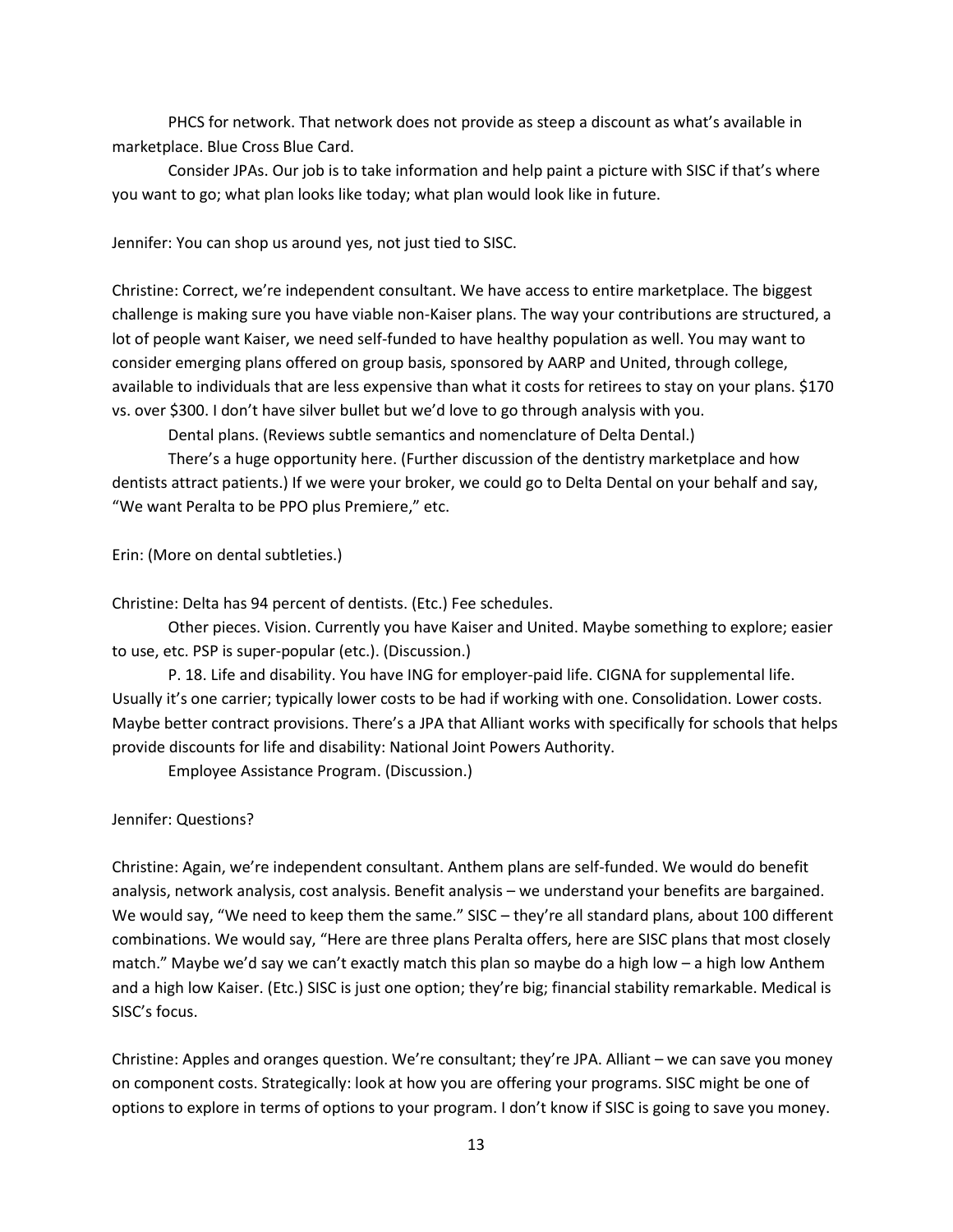Connie: I was going to ask, would SISC always save us money?

Christine: I would say nine times out of 10 SISC offerings cost less. But it's all in how you look at it. Monterey Peninsula College example (discussion of). Stability vs. rolling the dice.

Jennifer: Alliant didn't know SISC was here and SISC didn't know Alliant was here. They didn't know; objectivity.

There are other JPAs out there. Worker's comp etc. Lots of them.

Christine: Not a lot of JPAs have successful medical plans. It's very hard to do because of risk pool. It's possible that SISC would say "No thank you" to you because you have a lot of Kaiser and a lot of retirees.

Bruce: Question ( ). Cost to older retirees almost non-existent. Given that situation ( ), older retiree rich benefit plan, how does that play into ( )?

Christine: Fifty percent of my clients have ( ). I understand collective bargaining process and one of most important things to you is exactly what you said, price of the plan, out-of-pocket for retirees, and what the plan covers – I get it. One of the reasons for this committee is to preserve this as much as possible. All I'm saying is ( ) immediate feedback on our ability to outline what the issues are and what costs are and if they are viable options. So maybe there aren't. But have you done due diligence to determine if there are. Especially based on budget information we had today. So yes it's by contract. For those who have it covered it by 100 percent, they don't have any incentive to look at something less expensive. But are there retirees who are paying some who would want to look at something different that would maybe cost them less. That helps you at the same time. Risk pool. Impacting actives. Can you maintain a viable non-Kaiser plan?

Trudy: This was very valuable. This is an on-going dialogue.

Jennifer: End of meeting.